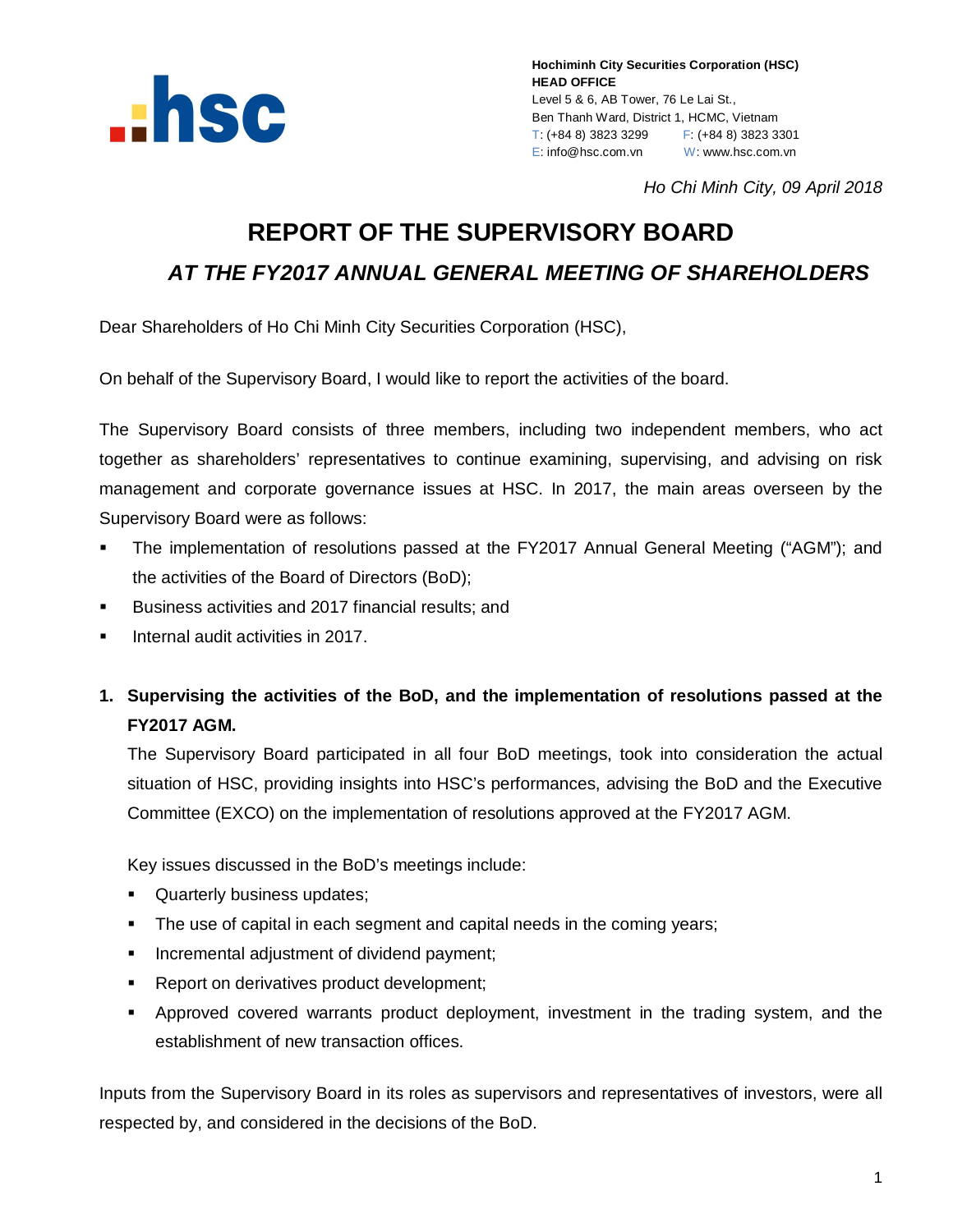#### **2. Business activities and 2017 financial results**

In 2017, together with other members of the BoM, the Supervisory Board participated in meetings with HSC's external auditor, Price Waterhouse Coopers Vietnam Limited, to discuss about the audit scope, audit findings and other relevant matters detailed in the Management Letter. Accordingly, HSC's business operations were conducted in a transparent manner, with no violations in relation to the accounting, finance and operational processes of HSC. Moreover, Price Waterhouse Coopers Vietnam Limited only provided audit services to HSC and the company did not provide any other advisory services. The total expenditure for 2017 audit services was VND 924 million (*VAT included*).

Additionally, the Supervisory Board analyzed all the quarterly financial statements, reviewed half year and full year audited reports, as well as any financial information presented by EXCO at BoD meetings. In terms of financial safety, HSC has a high standard of liquidity and capital-related ratios, with capital adequacy ratio (CAR) continuing to be one of the top in the industry, at 526%.

In terms of financial results, HSC has excellently exceeded 52% of revenue target and 53% of profit target approved by AGM2017. Among the activities of HSC:

- Proprietary trading income increased by VND 430 billion with profitability ratio reaching 40% per year, 3.5 times higher than the previous year.
	- $\circ$  The market making for ETFs and derivatives trading are new activities that have been recently launched but achieved very positive results, contributing more than 30% of proprietary trading income.
- Brokerage fees increased by VND 612 billion, equivalent to 75% increase compared to 2016. In which:
	- o Brokerage fees for individual clients and institutional clients increased 57% and 100% respectively.
	- o In 2017, HSC has successfully conducted outstanding brokerage deals with recordbreaking contract values in Vietnam market e.g arranged for the Jardine Group to acquire 10% of Vinamilk's shares, both from the market and from the state-owned State Capital Investment Corporation (SCIC).
- Revenue from margin lending and interest income increased by VND 439 billion, or an increase of 28% compared to last year.
- Revenue from advisory services increased by VND 45 billion, recorded an 84% increase, which exceeded 37% of the approved target.
- Overall, total operating expenses increased by 93% along with the increases of trading activities. The Cost to Income ratio was 55% in 2017, setting it apart as being more costefficient compared to the Top 10 securities companies in Vietnam (whose average cost to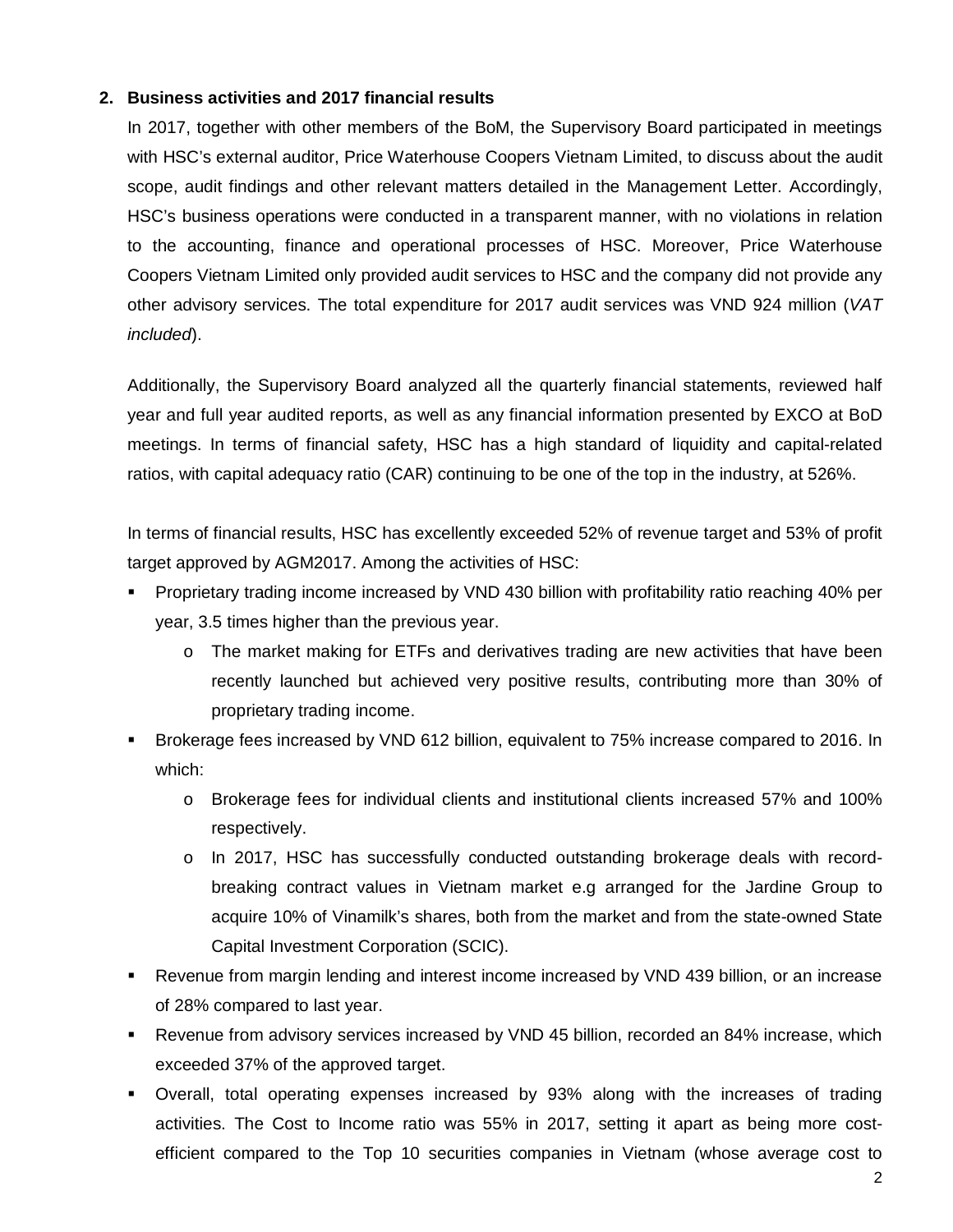income ratio stood at 60%). This also highlighted that operating cost for 2017 was well monitored and well-controlled and reflected the wise management of expenses.

In 2017, the Supervisory Board found that all the business divisions of HSC, especially the Corporate Finance Division and the Institutional Clients Brokerage Division, had cooperated closely and created valuable results. The record-breaking performance will be a major motivation for all business divisions in creating new products, conducting more large deals for both HSC and Vietnam's stock market.

| No.   | <b>Key ratios</b>                                        | <b>FY2017</b> | <b>FY2016</b> |
|-------|----------------------------------------------------------|---------------|---------------|
| $1 -$ | <b>Liquid Capital Safety Ratio</b>                       | 526%          | 710%          |
| $2 -$ | <b>Liquidity and Solvency Ratios</b>                     |               |               |
| a-    | Current Ratio (times)                                    | 1.67          | 2.84          |
| b-    | Total Debt to Total Assets Ratio (times)                 | 0.58          | 0.34          |
| $3-$  | <b>Capital Structure Ratios</b>                          |               |               |
| a-    | Owner's Equity to Total Assets Ratio (times)             | 0.41          | 0.66          |
| 4-    | <b>Profitability Ratios</b>                              |               |               |
| $a-$  | ROAE (Net Profit after Tax to Average Owners'<br>Equity) | 21.38%        | 13.04%        |
| $b-$  | ROAA (Net Profit after Tax to Average Total Assets)      | 10.76%        | 9.06%         |

#### **Basic financial ratios**

#### **3. Supervising internal audit activities in 2017**

In the year 2017, due to some personnel changes in the Internal Audit Department as well as the audited departments, some plans were not implemented as scheduled. Auditing activities focused on monitoring progress, reminding the departments to follow the procedures and operating regulations as recommended in the first-time internal audit report.

With the intention of standardizing HSC's operational procedures in accordance with best practice standards, the Project Management Office is scheduled to be established and will be officially operated from the beginning of 2018. The Supervisory Board strongly supports the decision and expects close coordination between the Internal Audit Department and the Project Management Office. This is to ensure that HSC operations are safely controlled and risk limited.